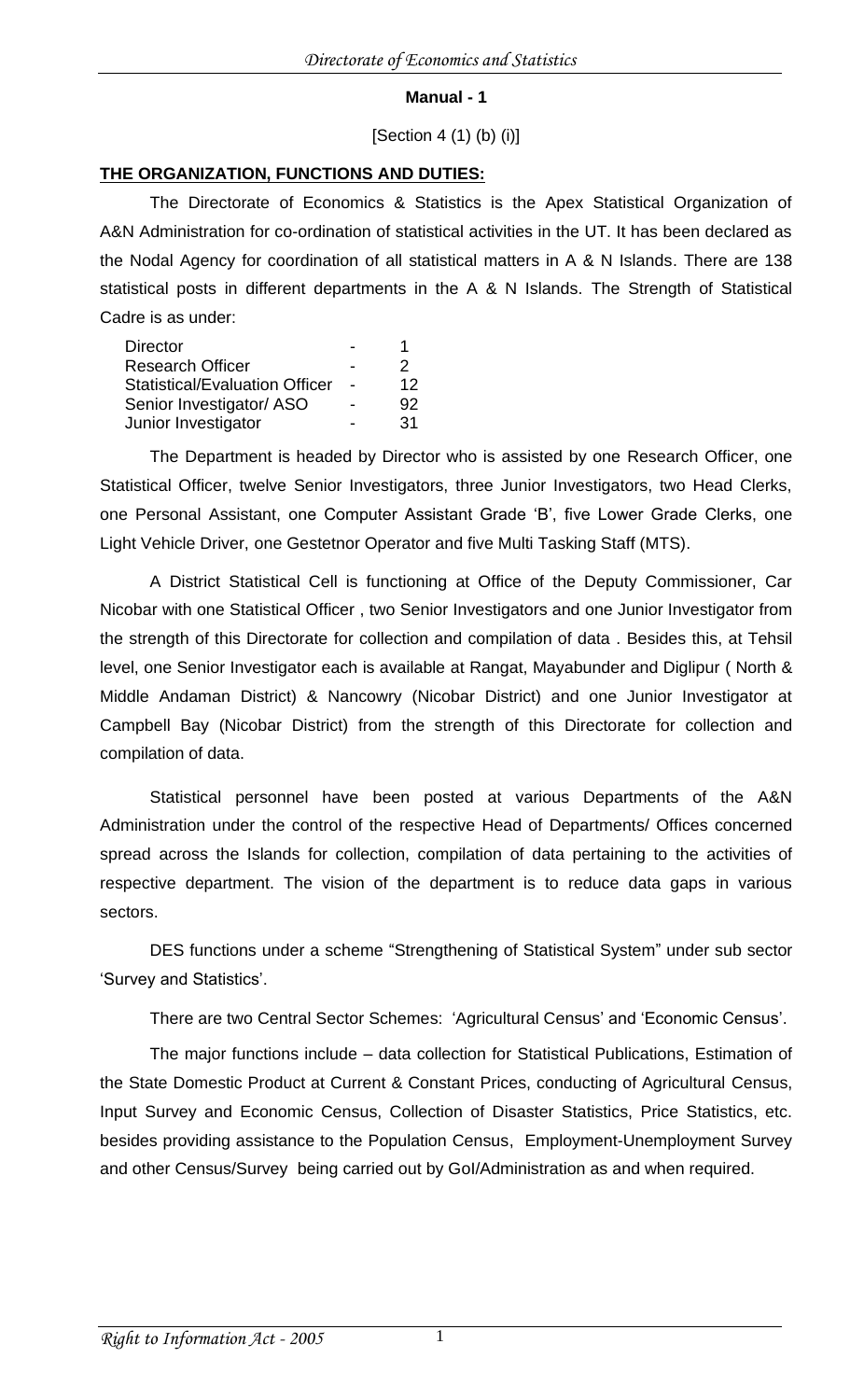The following sections are functioning in the Directorate.

- 1. Administration
- 2. State Income
- 3. Publication & Planning
- 4. Price Index & Economic Census
- 5. Establishment
- 6. Accounts
- 7. Confidential 8. Agricultural Census

The Directorate is functioning as Nodal Agency for official statistics and its endeavor is to make available such statistics and indicators for the use of the Administrators, Planners, Stakeholders, Research Scholars, Policy makers, Educationalists, Govt. Offices, other Organizations and public in general.

As a Nodal Statistical Agency, the Directorate of Economics & Statistics is responsible for the following functions:

- (i) Coordination of statistical activities of various line Departments/Organizations of the UT;
- (ii) Maintenance/ generation of the data required in different sectors and suggesting measures to improve the quality and coverage of data series in the UT;
- (iii) Taking measures to avoid duplication in collection and compilation of data;
- (iv) Adoption of accepted standards in collection, classification, processing and dissemination of data both within DES and in the line Departments of the UT;
- (v) Identification of gaps in the availability of Statistics in different sectors and suggesting suitable measures for improving the coverage;
- (vi) Developing/advising sampling designs and methodologies for collection of data by various line Departments of the UT;
- (vii) Scrutinizing and examining all statistical schemes relating to various departments/organizations of the UT.
- (viii) Auditing the statistics generated by line departments before they are released and suggesting measures for improving the quality/coverage of data collected; and
- (ix) Any other activities related to the collection, compilation, analysis and dissemination of data relating to the A & N Islands.

Following works are being carried out at present in the Directorate:

- (i) Collection of data on various sectors from all the Govt. Departments.
- (ii) Publication of Basic Statistics, "A&N Islands at a Glance", Island-wise Statistical Outline, Metrological Statistics, District at a Glance and other Statistics as per need.
- (iii) Estimation of State Gross and Net Domestic Products.
- (iv) Collection of Crop Production, area and land use Statistics.
- (v) Collection of prices of essential commodities from market also through Tehsils.
- (vi) Conducting of Agriculture Census and Economic Census as per direction of Govt. of India.
- (vii) Census of Government Employees.
- (viii) Conducting various Surveys as and when needed by Govt.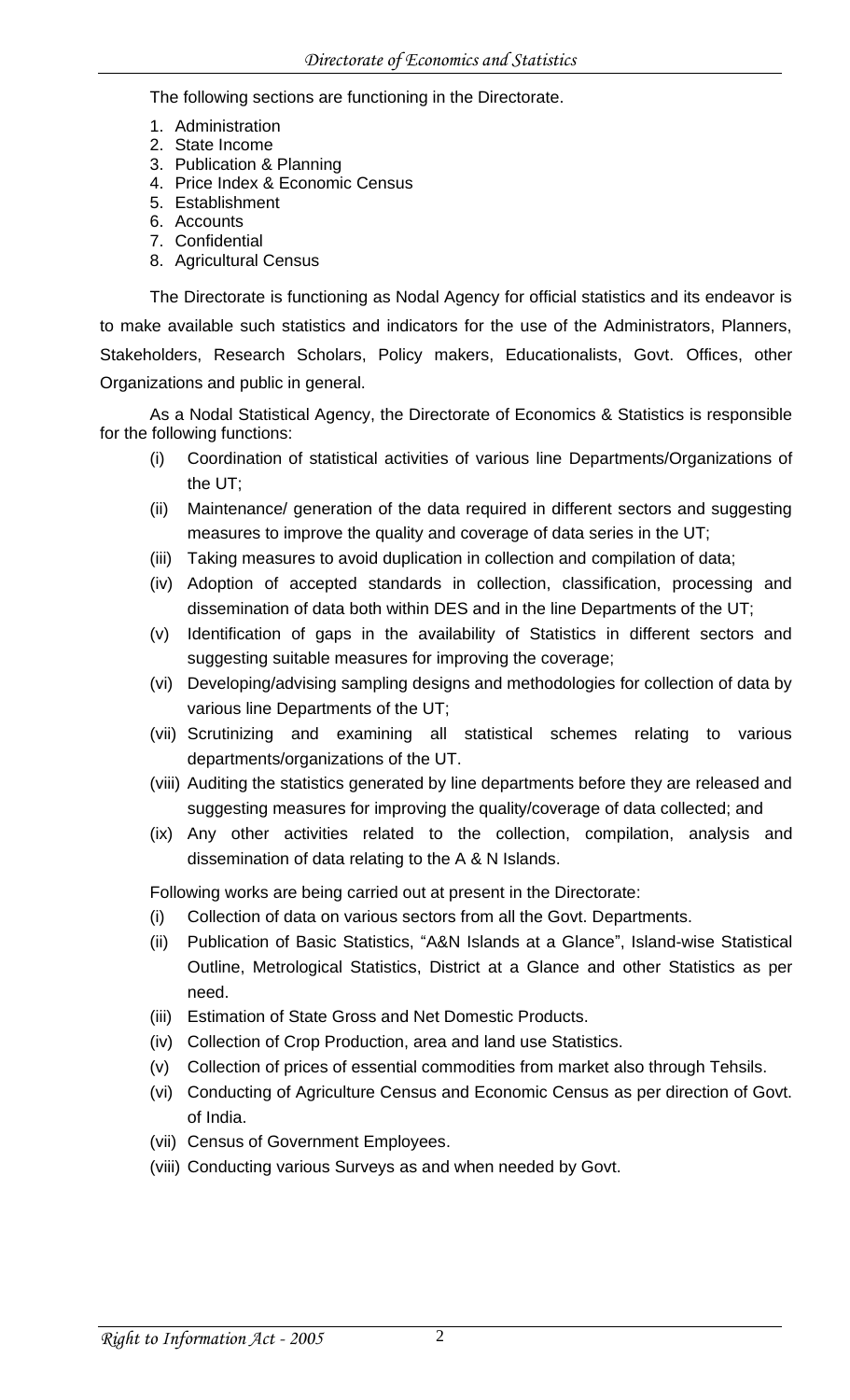**Manual - 2** [Section 4 (1) (b) (ii)]

# **POWERS AND DUTIES OF THE OFFICERS AND EMPLOYEES:**

The Hon'ble Lt. Governor is the Appointing Authority for Group 'A' and 'B' posts and the Chief Secretary is the appointing authority for group 'B' (N/G) posts of the Cadre. The Secretary (Statistics) is the Cadre Controlling authority of the Amalgamated Statistical Cadre of the A&N Administration. He is empowered to make transfers and postings amongst the Group 'B' (N/G) employees. Director of Economics & Statistics is the appointing authority in respect of Group 'C' posts of the Cadre as well as Department. He is empowered to make transfers and postings amongst the Group 'C' employees.

The Director (Economics & Statistics) is functioning as Head of the Organization for carrying out the functions of the Department and coordination with other departments of the Administration, other State/Central Govt. organizations.

The Research Officer is Nodal Officer for the Agriculture Census Scheme. Responsible for conducting Agriculture Census, Input Survey as per guidelines of Ministry of Agriculture & Farmer Welfare.

The Statistical Officer (HQ) is functioning as Head of Office and discharging the duties of Drawing and Disbursing Officer of the Department. He is responsible for overall supervision of all the works of the Directorate being undertaken by the supporting staff.

The senior most Senior Investigators are functioning as Section In-charges and responsible to supervise the works of staff posted under their section. They are responsible for collection, compilation, analysis and interpretation of statistical data relating to the section where they are posted. Their main duties are to organize the activities of the section in a systematic manner and guide the supporting staff in all works.

The Junior Investigators are responsible for collection, compilation, scrutiny and analysis of various statistical data which are used for bringing out of the publications and other related activities of the Directorate.

Computer Assistant Grade -B is designated as Nodal officer (IT) of the department and responsible for up-keeping of Computers, Peripherals and other office machineries viz. Photocopier, Fax, UPS etc of the department and its maintenance. Providing assistance to all sections in computerization of various statistical data/ information.

Head Clerks are functioning as Section In-charges of Establishment and Accounts matters and responsible to supervise the works of staff posted under their section. Their main duties are to organize the activities of the section in a systematic manner and guide the supporting staff in all works.

Personal Assistant is attached to the Director and responsible for taking dictation and typing the materials, maintenance of ACRs/APARs and correspondences thereof.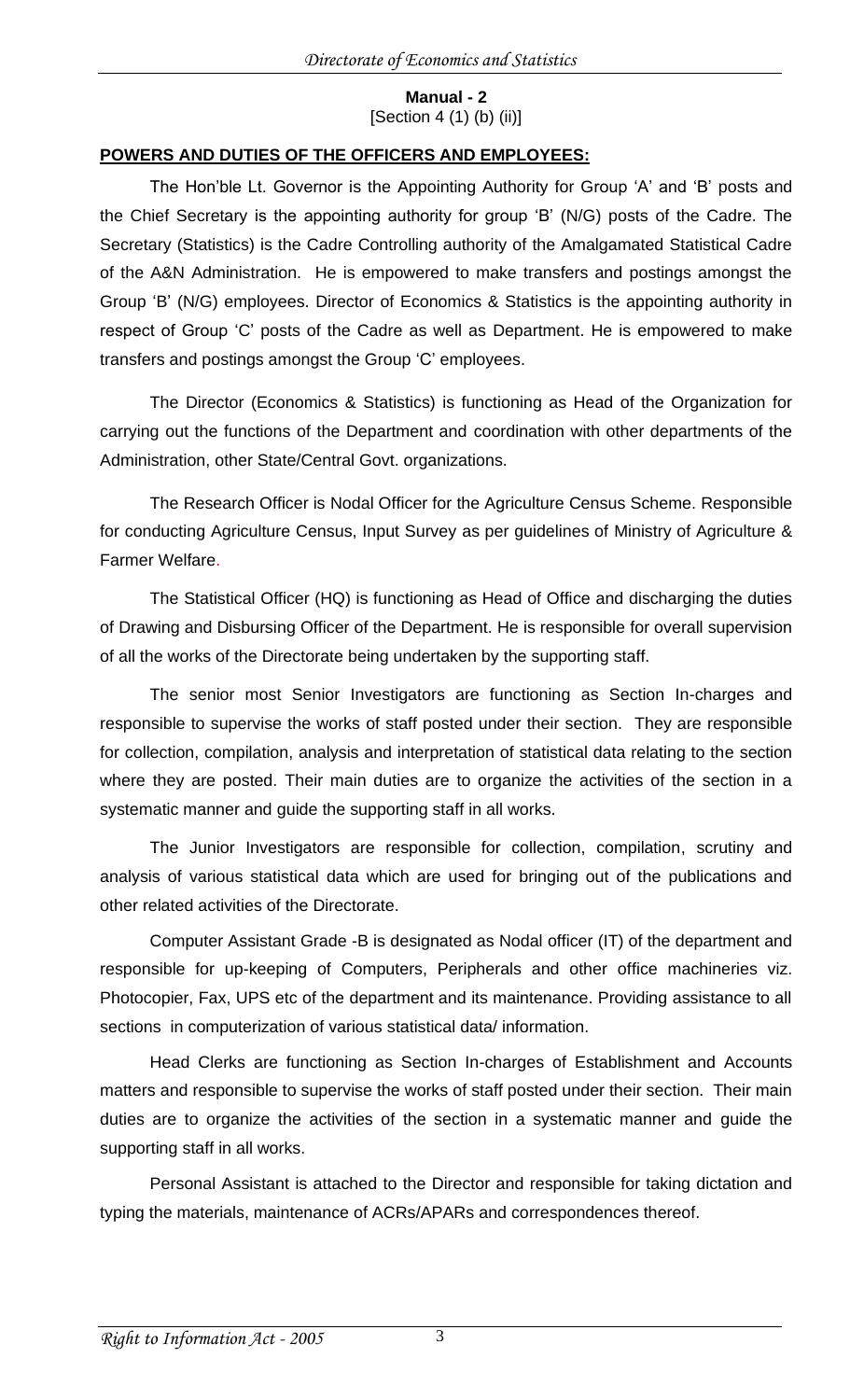Lower Grade Clerks are responsible for dealing with the Establishment, Diary, Dispatch and Accounts matters of the department. The LGC (Cashier) is responsible for preparation of Pay Bills and all other Bills, drawing and disbursement of Salaries to the staff and maintenance of Cash Book.

Staff Car Driver is responsible for driving the departmental vehicle in safe way as per traffic rules, maintain accounts of journey of vehicle in the Log book and maintenance of the vehicle.

The Gestetner Operator is responsible for operating and maintaining the digital copier and upkeep of the machine in good condition.

The Multi Tasking Staff (erstwhile Daftry) is responsible for proper maintenance of records in the section/office and stitch/ mend files/ records/ vouchers etc.

The Multi Tasking Staff (erstwhile Peon) is for general purpose and will work as directed by the officers.

The Multi Tasking Staff (erstwhile Safai Karmachari–cum- Chowkidar) keeps the office and its premises neat and clean and attends the duties of watch and ward in the night.

Group 'C' post of Daftry, Peon and Safai Karmachari-cum-Chowkidar have been designated as 'Multi Tasking Staff' vide Directorate's Order No. 104 dated 26.3.2013. Recruitment Rules for the post of Multi Tasking Staff have been notified.

# **Manual - 3**

[Section 4 (1) (b) (iii)]

## **THE PROCEDURE FOLLOWED IN THE DECISION MAKING PROCESS, INCLUDING CHANNELS OF SUPERVISION AND ACCOUNTABILITY**

The dealing assistants process the matter and put up the files to their respective Section in-charges who in turn submit the file to the Statistical Officer/Research Officer and Director of Economics & Statistics after duly scrutinizing the matter with comments (if any) for taking decision in the matter as per delegation of powers. The matters which are not within the powers of HoD / Head of Office are sent to the Secretary (Statistics) being the Cadre Controlling Authority. Each and every officer / official is accountable for the work entrusted to him/her.

## **Manual - 4** [Section 4 (1) (b) (iv)]

# **THE NORMS SET BY IT FOR THE DISCHARGE OF ITS FUNCTION.**

The Directorate is responsible for bringing out official statistical data publications. The norms set for disposal of Public Grievances / Staff Grievances by the Govt. of India / Administration are being followed strictly.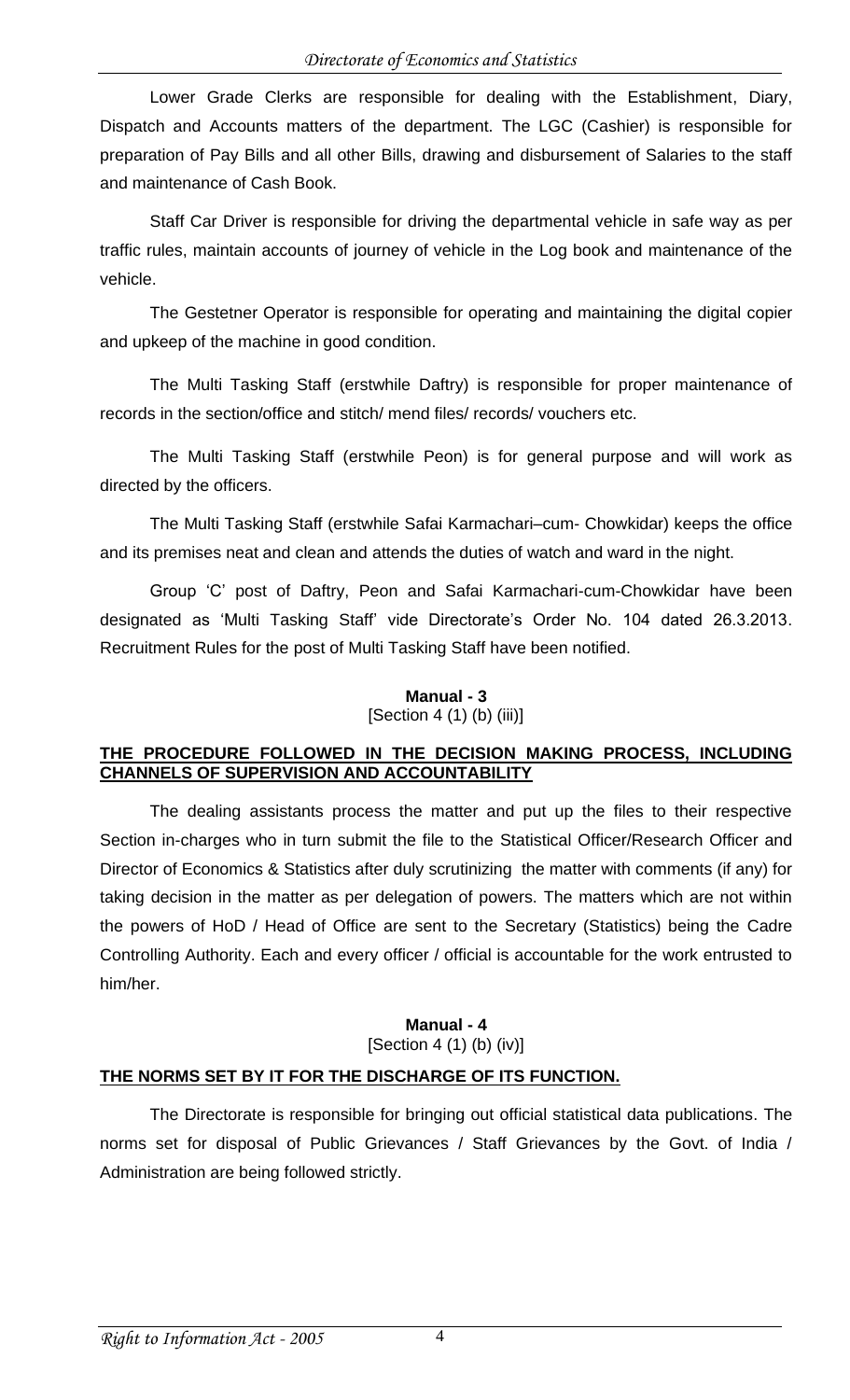#### **Manual - 5**  $[Section 4 (1) (b) (v)]$

#### **THE RULES, REGULATIONS, INSTRUCTIONS, MANUALS AND RECORDS, HELD BY IT OR UNDER ITS CONTROL OR USED BY ITS EMPLOYEES FOR DISCHARGING ITS FUNCTIONS;**

All the rules, regulations as framed by the A & N Administration and GOI are being maintained and followed for regulating the service matters of its employees. The Directorate is having recruitment rules in respect of various posts under the Cadre which are followed in the matter of appointment and promotion of its employees.

## **Manual - 6** [Section 4 (1) (b) (vi)]

## **STATEMENT OF THE CATEGORIES OF DOCUMENTS THAT ARE HELD BY IT OR UNDER ITS CONTROL**

# **CATEGORY OF DOCUMENTS**

## PUBLICATIONS

| SI.<br><b>No</b> | <b>Title of the Publication</b>        | <b>Periodical Data</b><br>Coverage | <b>Remarks</b> |
|------------------|----------------------------------------|------------------------------------|----------------|
| 1.               | A & N Islands at a Glance              | <b>Financial Year</b>              |                |
| 2.               | <b>Basic Statistics</b>                | <b>Financial Year</b>              |                |
| 3.               | Borchure at a Glance                   | <b>Financial Year</b>              |                |
| 4.               | District at a Glance                   | <b>Financial Year</b>              |                |
| 5.               | <b>Gender Statistics</b>               | <b>Financial Year</b>              | Available in   |
| 6.               | <b>Island Wise Statistical Outline</b> | <b>Financial Year</b>              | website        |
| 7.               | <b>Meteorological Statistics</b>       | <b>Calendar Year</b>               |                |
| 8.               | <b>Earth Quake Statistics</b>          | <b>Calendar Year</b>               |                |
| 9.               | <b>Agriculture Census Report</b>       | Quinquennial                       |                |
| 10.              | <b>Economic Census Report</b>          | Quinquennial                       |                |

RECRUITMENT RULES - Recruitment Rules Notified for all the Statistical posts

Copies of following recruitments rules are available in the website: [\(http://www.and.nic.in/stats/recruitment.htm\)](http://www.and.nic.in/stats/recruitment.htm)

- Director of Economics & Statistics
- Research Officer
- Statistical Officer/Evaluation Officer
- Senior Investigator/Asst. Statistical Officer
- Junior Investigator
- Driver
- Gestetner Operator
- MTS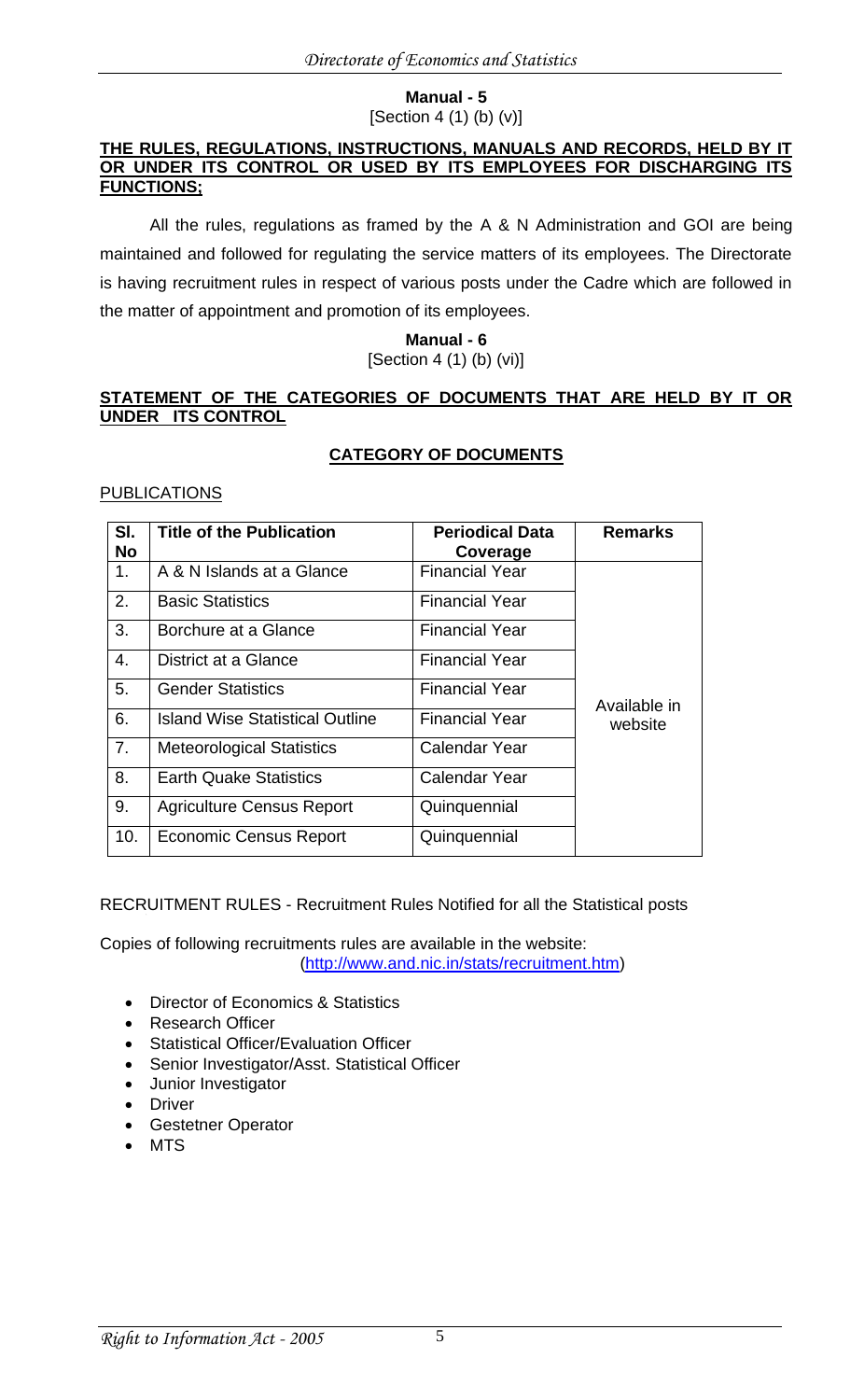#### **Manual - 7** [Section 4 (1) (b) (vii)]

#### **THE PARTICULARS OF ANY ARRANGEMENT THAT EXISTS FOR CONSULTATION WITH, OR REPRESENTATION BY, THE MEMBERS OF THE PUBLIC IN RELATION TO THE FORMULATION OF ITS POLICY OR ADMINISTRATION THEREOF;**

The Director / Statistical Officer are devoting time for meeting the general public in any matter related to the department as and when they come. However, suggestions from the general public or any other agency is welcome for improvement in the functioning of the Directorate of Economics & Statistics.

#### **Manual - 8** [Section 4 (1) (b) (viii)]

#### **STATEMENT OF THE BOARDS, COUNCILS, COMMITTEES AND OTHER BODIES CONSISTING OF TWO OR MORE PERSONS CONSTITUTED AS ITS PART OR FOR THE PURPOSE OF ITS ADVISE, AND AS TO WHETHER MEETING OF THOSE BOARDS, COUNCILS, COMMITTEES AND OTHER BODIES ARE OPEN TO THE PUBLIC, OR THE MINUTES OF SUCH MEETINGS ARE ACCESSIBLE FOR PUBLIC.**

There are few committees exist such as Departmental Promotion Committee for considering promotions and appointments and confirmation of employees, Screening Committee for recommending grant of Modified Assured Career Progression (MACP) Scheme, Purchase Committee, Official Language Implementation Committee, Committee to deal complaints of Sexual Harassment against women employees, State Coordination Committee for coordinating the Statistical activities between Centre and State/UT agencies pertaining to different issues on Annual Survey of Industries, Committee for improvement of Agriculture Statistics in A & N Islands, Condemnation Committee for disposing the nonfunctional computers, peripherals and machineries and the composition of few such committees is given below.

#### **Committee for improvement of Agriculture Statistics in A & N Islands**  (Order No. 218 dated 27.10.2010)

1. Secretary (Statistics) **- Chairperson** 2. Secretary (Agriculture) - Member 3. Secretary (Revenue) - Member 4. DC, South Andaman - Member 5. DC, N & M Andaman - Member 6. DC, Nicobar - Member 7. Director of Economics & Statistics - Member Secretary

#### **State Level Coordination Committee (SLCC) for coordinating the Statistical activities between Centre and State/UT agencies pertaining to different issues on Annual Survey of Industries**

(Order No. 217 dated 26.10.2010)

- 1. Secretary (Industries), A & N Admn. The Secretary Chairperson
- 2. Labour Commissioner, A & N Admn. The Member of Member
- 3. Chief Inspector of Factories, A & N Admn. Member
- 4. Director of Industries, A & N Admn. The Member
- 5. Director of Economics & Statistics, A & N Admn. Member
- 6. Chief of the Regional Office of NSSO, FOD, Port Blair Member Secretary
- 
- 
- 
- 
- -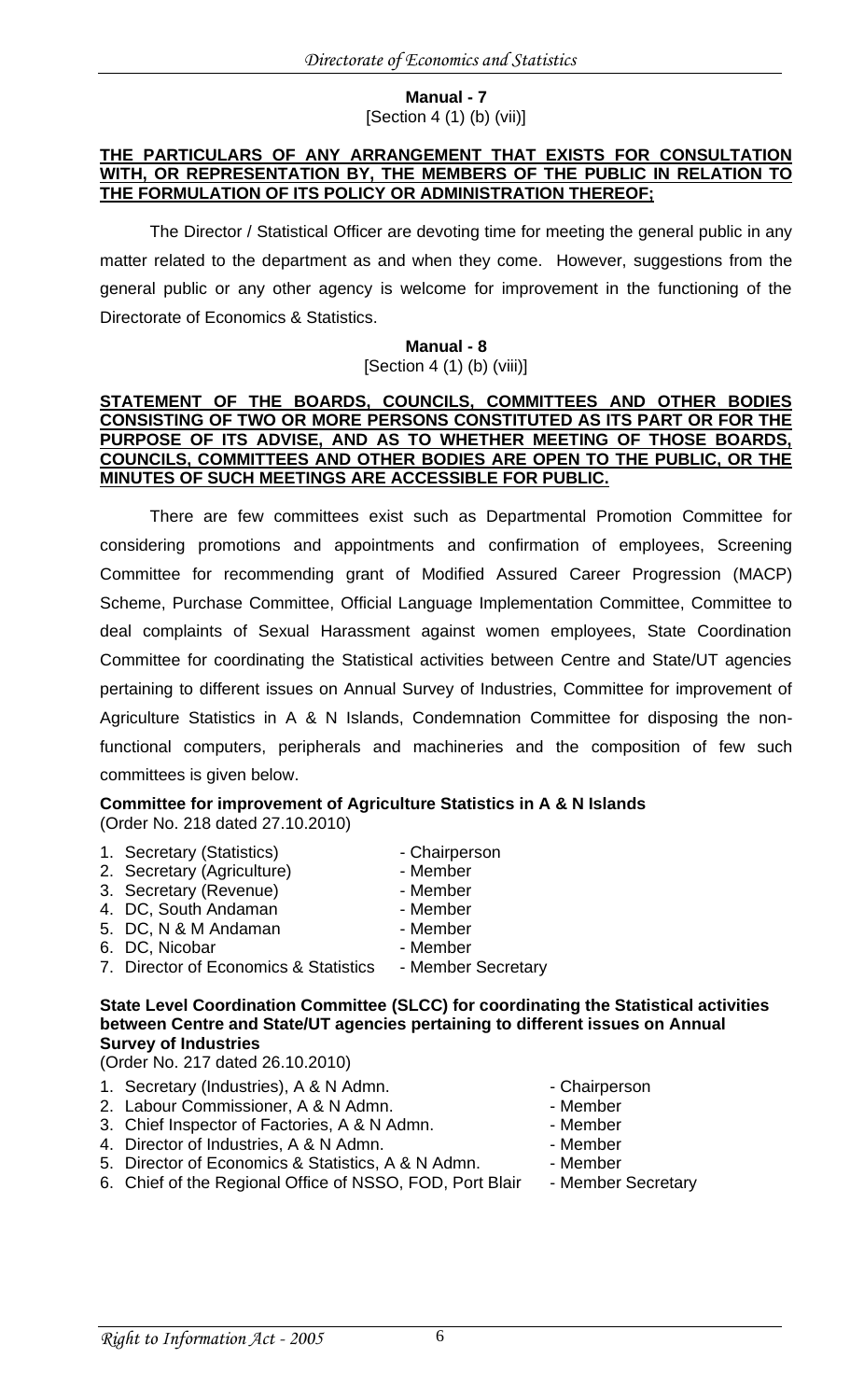### **Purchase Committee for purchase of Stationary, Furnitures, Computers & Accessories etc.**

(Order No.310 dated 2.12.2008)

- 1. Research Officer (Agriculture Census), DES Chairman
- 2. Statistical Officer (HQ), DES Member
- 3. Senior Investigator (Admn), DES Member
- 4. Head Clerk (Accounts)  **Member**
- 
- 
- 
- 

#### **Condemnation Committee for disposing the non-functional Computers, Peripherals and Machineries**

- 1. Research Officer (AC)  **Chairman**
- 2. Statistical Officer (HQ) Member
- 3. Computer Assistant –Gr.B Member
- 4. State Informatics Officer (NIC) Member (expert) or his representative
- 
- 
- 
- 

#### **Committee to deal with complaints of sexual harassment against women employees in the DES**

(Order No.157 dated 6.8.2010)

- 1. Research Officer  **Chairperson**
- 2. Statistical Officer (HQ) Case Control of the Member
- 3. Senior Investigator **Contact Structure 12. Senior Investigator Member**
- 4. Head Clerk (Accounts)  **Member**
- 
- 
- -

## **Official Language Implementation Committee**

(Order No.1 dated 20.2.2007)

- 1. Director of Economics & Statistics Chairperson
- 2. Research Officer (AC)  **Member**
- 3. Statistical Officer (HQ) Member
- 4. Senior Investigator (Admn.) The Contract of the Member
- 5. Head Clerk (Estt.) **Fig. 2018** Member
- 6. Head Clerk (Accounts)  **Member**
- 
- 
- 
- 
- 
- 
- 
- 7. Hindi Translator **Matter Secretary** Member Secretary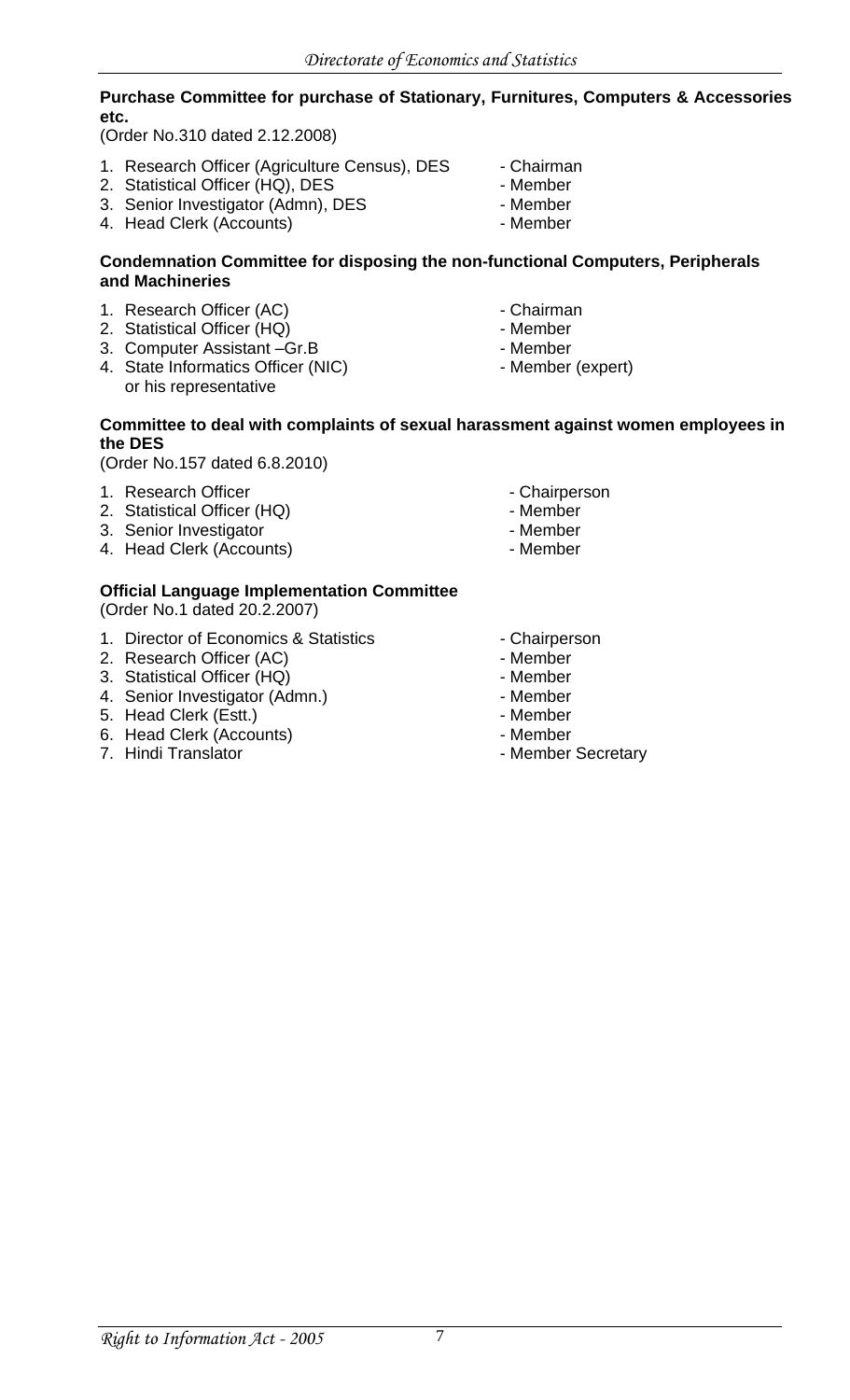## **Manual - 9** [Section 4 (1) (b) (ix)]

# **DIRECTORY OF ITS OFFICERS AND EMPLOYEES**

## Email: [dires@and.nic.in](mailto:dires@and.nic.in)

| S.No.           | <b>NAME</b>               | <b>DESIGNATION</b>                                        | <b>TELEPHONE</b><br><b>NUMBER</b> |
|-----------------|---------------------------|-----------------------------------------------------------|-----------------------------------|
| $\mathbf{1}$    | Shri Gaurang Mishra       | Director (E&S)                                            | 233087 (O)/<br>9474224632         |
| $\overline{2}$  | Shri D.S. Clement Stephen | <b>Statistical Officer (HQ)</b><br>(Holding addl. Charge) | 232476 (O)/<br>9434262647         |
| 3               | Smti Ragini Sakthi        | Senior Investigator                                       | 9434262753                        |
| 4               | Shri K. Sengol Raj        | Senior Investigator                                       | 9434272554                        |
| 5               | Shri. G. Sambath          | Senior Investigator                                       | 9434289275                        |
| $\overline{6}$  | Shri. Christopher         | Senior Investigator                                       | 9476018099                        |
| $\overline{7}$  | Shri M. Anand Kumar       | Senior Investigator                                       | 9734483795                        |
| 8               | Smti. K.C. Usha           | Senior Investigator                                       | 9434269768                        |
| 9               | Shri. CH. Chandra Sekar   | Senior Investigator                                       | 9434287390                        |
| 10              | Smt. Shibi George         | Senior Investigator                                       | 9434286464                        |
| 11              | Smt. Layamol. K.B.        | Senior Investigator                                       | 9474206111                        |
| 12              | Smti. Parbati Mazumder    | Junior Investigator                                       | 9474212331                        |
| 13              | Shri K. Abdul Rasheed     | Junior Investigator                                       | 9476007425                        |
| 14              | Shri Adam Ali             | <b>Computer Assistant-Gr.A</b>                            | 9933247321                        |
| 15              | Smti Sujatha              | <b>Personal Assistant</b>                                 | 9474220627                        |
| 16              | Smti. Her Kumari          | <b>Head Clerk</b>                                         | 9434291653                        |
| 17              | Smti. Shamsun Nisa        | <b>Head Clerk</b>                                         | 9933261638                        |
| 18              | Shri T. Manish            | Lower Grade Clerk                                         | 9474271261                        |
| 19              | Smti. T M Reshma          | <b>Lower Grade Clerk</b>                                  | 9531862229                        |
| 20              | Shri. Rehbar Azeem        | <b>Lower Grade Clerk</b>                                  | 7063967147                        |
| 21              | Shri B.M. Kondaiah        | <b>Staff Car Driver</b>                                   | 9933224412                        |
| $\overline{22}$ | Shri Sanjay Krishna       | <b>MTS</b>                                                | 9933219677                        |
| 23              | Smti. Kasthuri            | <b>MTS</b>                                                | 9474230612                        |
| 24              | Shri Ramesh Chand Yadav   | <b>MTS</b>                                                | 9434297529                        |
| 25              | Shri Bijoy Mazumder       | <b>MTS</b>                                                | 9474275643                        |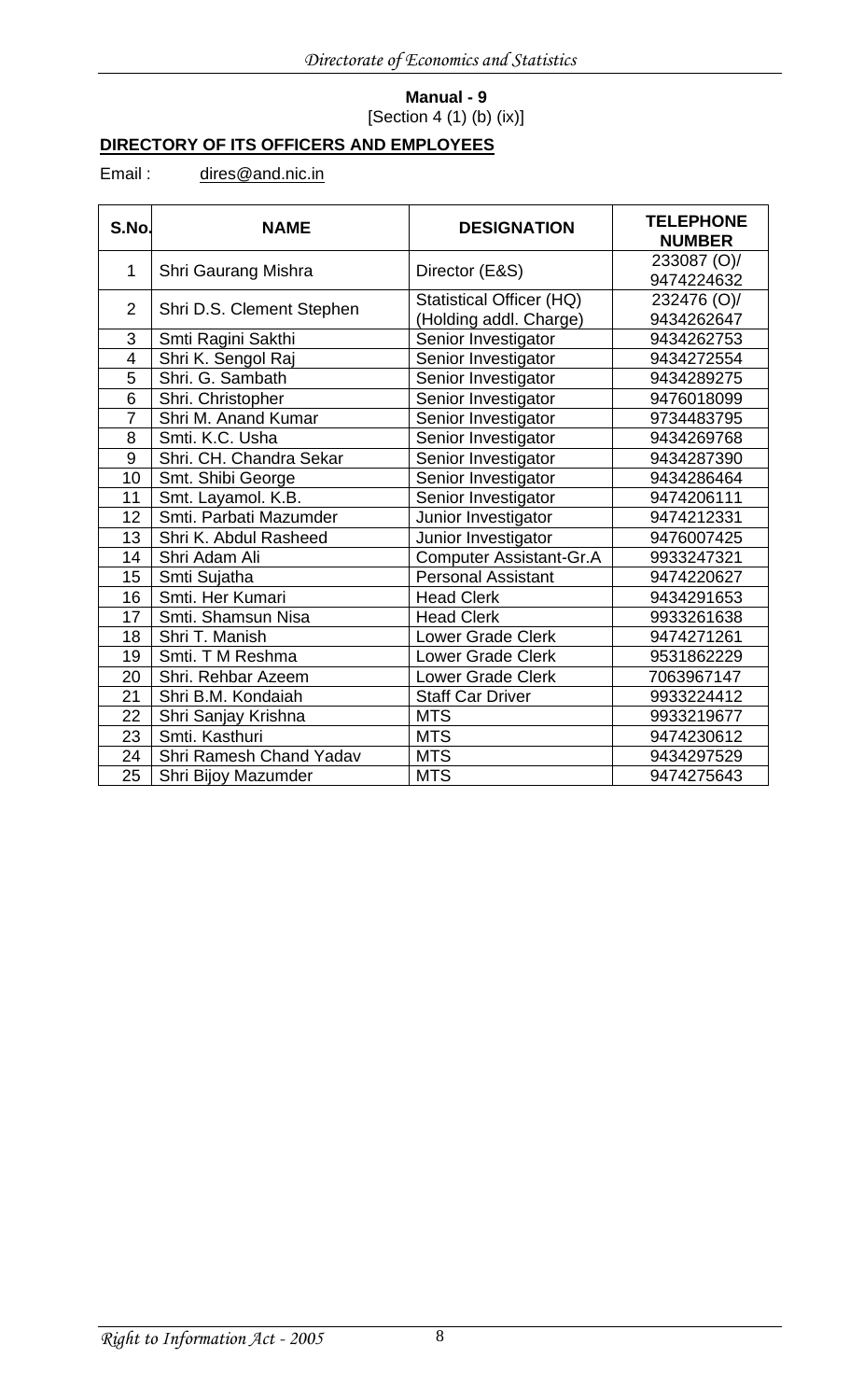# **Manual - 10**

[Section 4 (1) (b) (x)]

#### **THE MONTHLY RENUMERATION RECEIVED BY EACH OF ITS OFFICERS AND EMPLOYEES, INCLUDING THE SYSTEM OF COMPENSATION AS PROVIDED IN ITS REGULATIONS**

Monthly remuneration received by each of officers and employees of the Directorate are given below:

| S.No            | <b>NAME</b>             | <b>DESIGNATION</b>             | <b>GROSS SALARY (Rs.)</b><br>As on 28.1.2022 |
|-----------------|-------------------------|--------------------------------|----------------------------------------------|
| 1               | Shri Gaurang Mishra     | Director (E&S)                 | 150734                                       |
| $\overline{2}$  | Smti. Ragini Sakthi     | Senior Investigator            | 131750                                       |
| 3               | Shri K. Sengol Raj      | Senior Investigator            | 117566                                       |
| 4               | Shri. G. Sambath        | Senior Investigator            | 121097                                       |
| 5               | Shri. Christopher       | Senior Investigator            | 86687                                        |
| 6               | Shri M. Anand Kumar     | Senior Investigator            | 91682                                        |
| 7               | Smti. K.C. Usha         | Senior Investigator            | 102494                                       |
| 8               | Shri. CH. Chandra Sekar | Senior Investigator            | 75782                                        |
| 9               | Smt. Shibi George       | Senior Investigator            | 75782                                        |
| 10              | Smt. Layamol. K.B.      | Senior Investigator            | 75782                                        |
| 11              | Smti. Parbati Mazumder  | Junior Investigator            | 68786                                        |
| 12 <sub>2</sub> | Shri K. Abdul Rasheed   | Junior Investigator            | 60179                                        |
| 13 <sup>°</sup> | Shri Adam Ali           | <b>Computer Assistant-Gr.A</b> | 78644                                        |
| 14              | Smti. Sujatha           | <b>Personal Assistant</b>      | 111398                                       |
| 15 <sub>1</sub> | Smti. Her Kumari        | <b>Head Clerk</b>              | 91682                                        |
| 16 <sup>°</sup> | Smti. Shamsun Nisa      | <b>Head Clerk</b>              | 86753                                        |
| 17              | Shri T. Manish          | Lower Grade Clerk              | 42008                                        |
| 18              | Smti. T M Reshma        | <b>Lower Grade Clerk</b>       | 53045                                        |
| 19              | Shri. Rehbar Azeem      | <b>Lower Grade Clerk</b>       | 42008                                        |
| 20              | Shri B.M. Kondaiah      | <b>Staff Car Driver</b>        | 80870                                        |
| 21              | Shri Sanjay Krishna     | <b>MTS</b>                     | 62108                                        |
| 22              | Smti Kasthuri           | <b>MTS</b>                     | 62108                                        |
| 23              | Shri Ramesh Chand Yadav | <b>MTS</b>                     | 54476                                        |
| 24              | Shri Bijoy Mazumder     | <b>MTS</b>                     | 54476                                        |

## **Manual - 11**

[Section 4 (1) (b) (xi)]

#### **THE BUDGET ALLOCATED TO EACH OF ITS AGENCY, INDICATING THE PARTICULARS OF ALL PLANS, PROPOSED EXPENDITURES AND REPORTS ON DISBURSEMENTS MADE.**

The following are the Budget Estimate/Final Grant and Expenditure under sub-sector 'Survey and Statistics' for this Directorate:

(Rs. In Lakhs)

| Year    | <b>Budget</b><br><b>Estimates</b> | <b>Final Grant</b> | Expenditure | % of expenditure with<br><b>Final Grant</b> |
|---------|-----------------------------------|--------------------|-------------|---------------------------------------------|
| 2016-17 | 128.00                            | 132.36             | 131.41      | 99.28                                       |
| 2017-18 | 255.00                            | 226.00             | 221.00      | 97                                          |
| 2018-19 | 244.00                            | 233.00             | 236.00      | 101                                         |
| 2019-20 | 238.00                            | 233.00             | 236.00      | 99                                          |
| 2020-21 | 250.00                            | 222.00             | 219.00      | 98                                          |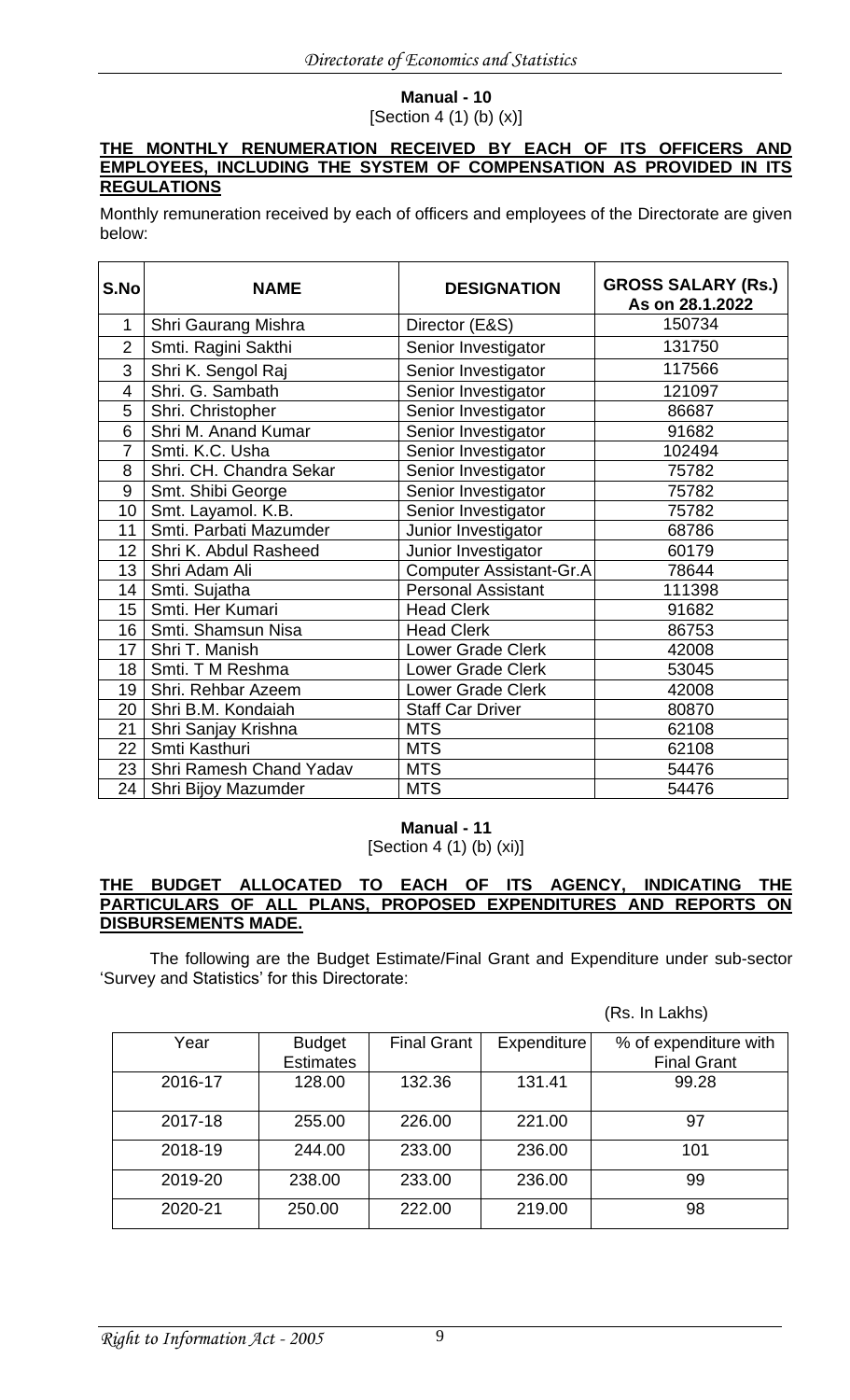[Section 4 (1) (b) (xii)]

#### **THE MANNER OF EXECUTION OF SUBSIDY PROGRAMMES, INCLUDING THE AMOUNTS ALLOCATED AND THE DETAILS OF BENEFICIARIES OF SUCH PROGRAMMES;**

The Directorate of Economics & Statistics does not have any subsidy scheme / programme.

# **Manual - 13**

[Section 4 (1) (b) (xiii)]

#### **PARTICULARS OF RECIPIENT OF CONCESSIONS, PERMITS OR AUTHORIZATIONS GRANTED BY IT;**

No concession, permit or authorization is granted by this Directorate.

**Manual - 14** [Section 4 (1) (b) (xiv)]

### **DETAILS IN RESPECT OF THE INFORMATION, AVAILABLE TO OR HELD BY IT, REDUCED IN AN ELECTRONIC FORM;**

The following publications brought out by the Directorate of Economics & Statistics are available in the web site of the A&N Administration which can be accessed by the users at <http://andssw1.and.nic.in/ecostat/index.php>

- 1. A & N Islands at a Glance
- 2. Basic Statistics
- 3. Brochure at a Glance
- 4. District at a Glance
- 5. District wise Statistical Hand Book
- 6. Economic Review
- 7. Gender Statistics
- 8. Island-wise Statistical Outline
- 9. Meteorological Statistics
- 10.Basic Transport Statistics
- 11.Price Statistics
- 12.Earth Quake Statistics

## **Census, Survey & Other Information**

- 13.Agriculture Census Report
- 14.Economics Census Report.
- 15.Recruitment Rules
- 16.Seniority List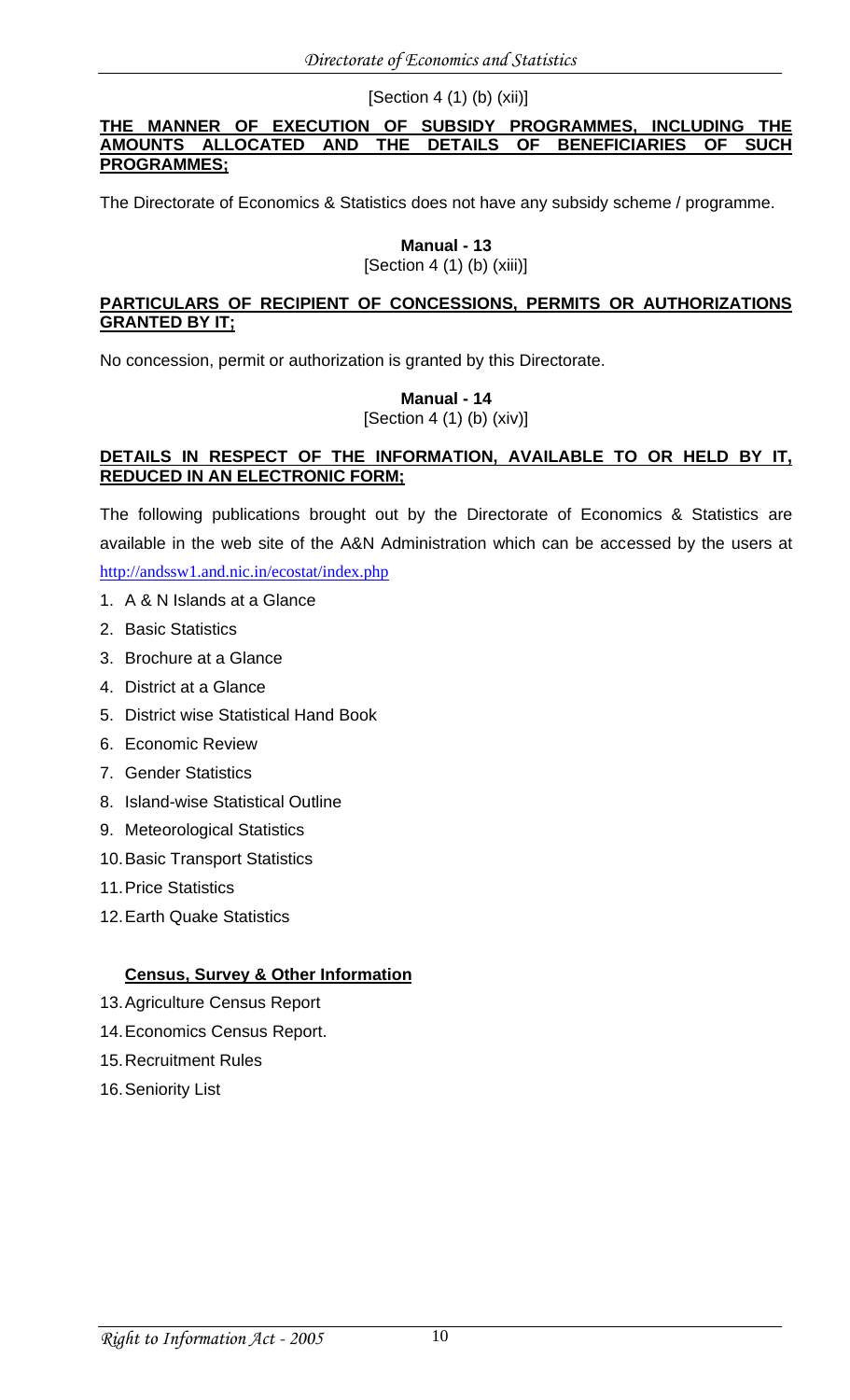#### **Manual - 15** [Section 4  $(1)$  (b)  $(xv)$ ]

#### **THE PARTICULARS OF FACILITIES AVAILABLE TO CITIZENS FOR OBTAINING INFORMATION, INCLUDING THE WORKING HOURS OF A LIBRARY OR READING ROOM, IF MAINTAINED FOR PUBLIC USE;**

The Directorate is located at Quarry Hill in Phoenix Bay and a separate publication unit is functioning in the Directorate. All the information / publication are being given to the citizen whenever they approach the Directorate. The person can meet the Officers in the Directorate during working hours to obtain information. Data is also disseminated in the form of statistical publications and through website for information of all stakeholders.

## **Facilities available to public for collecting information under RTI Act 2005**

- (i) A person seeking information can approach the PIO on all working days.
- (ii) The person shall make a written request either in prescribed format or in a simple paper
- (iii) Specifying the information required in precise terms. It shall also be clarified whether the request is for inspection of supply of copy. He / She shall not be required to give any reason for seeking the information.
- (iv) He / She shall mention his / her name / address / telephone number / email address clearly.
- (v) He / She shall deposit a fee of Rs.10 /- by way of cash against proper receipt along with the application.
- (vi) The PIO shall provide the information within a period of 30 days from the date of receipt of request.
- (vii) Where a request has been rejected, the PIO shall communicate the reason to the applicant with particulars of Appellate Authority and the time limit for appeal.
- (viii) For providing information under sub-section (1) of the Section 7, the fee shall be charged by way of cash against proper receipt at the following rates:
	- Rs. 2 for each page (in A4 or A3 size paper) created or copied
	- Actual charges or cost price of a copy in large size paper
	- Actual cost or price of samples or models and
	- For inspection of records, no fee for the first hour and a fee of Rs.5 for each 15 minutes (or fraction thereof) thereafter.
- (ix) For providing information under sub-section (5) of the Section 7, the fee shall be charged by way of cash against proper receipt at the following rates:
	- For information provided in diskette or floppy, Rs.50 per diskette or floppy and
	- For information provided in printed form, at the price fixed for such publication or Rs.2 per page of the photocopy for extract from the publication.

No fee will be charged from the applicants under BPL category. However, the applicant seeking the information has to enclose a Xerox copy of the BPL certificate in support of the claim failing which application will be summarily rejected without giving any reason.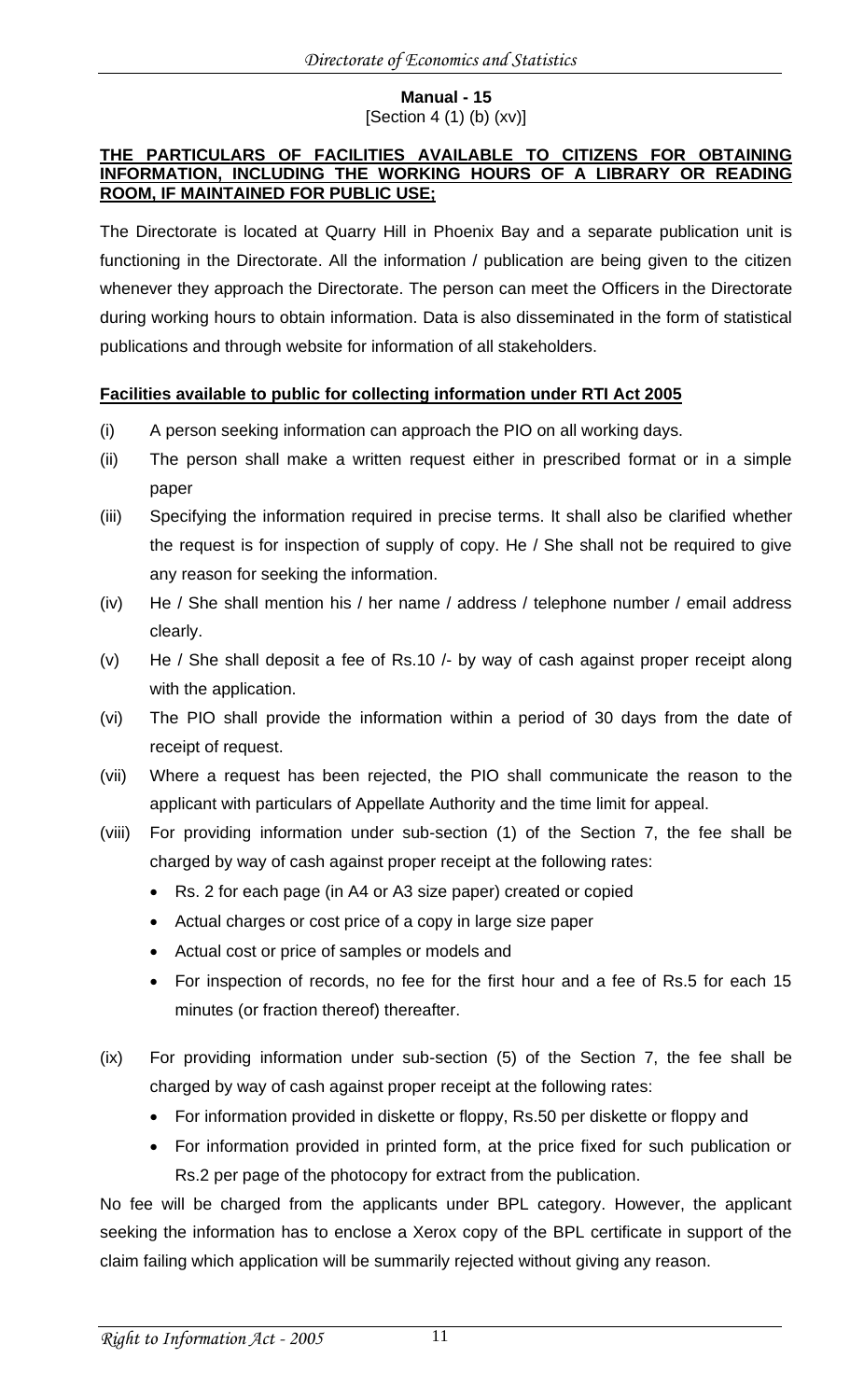- (x) The public information officer shall give him / her a receipt specifying reasonable date and time not exceeding four weeks for collecting the information.
- (xi) In case of any further grievances, the application can approach the appellate authority (AA) with a written request for redressal of grievances. The application shall be disposed off in two weeks time by the appellate authority.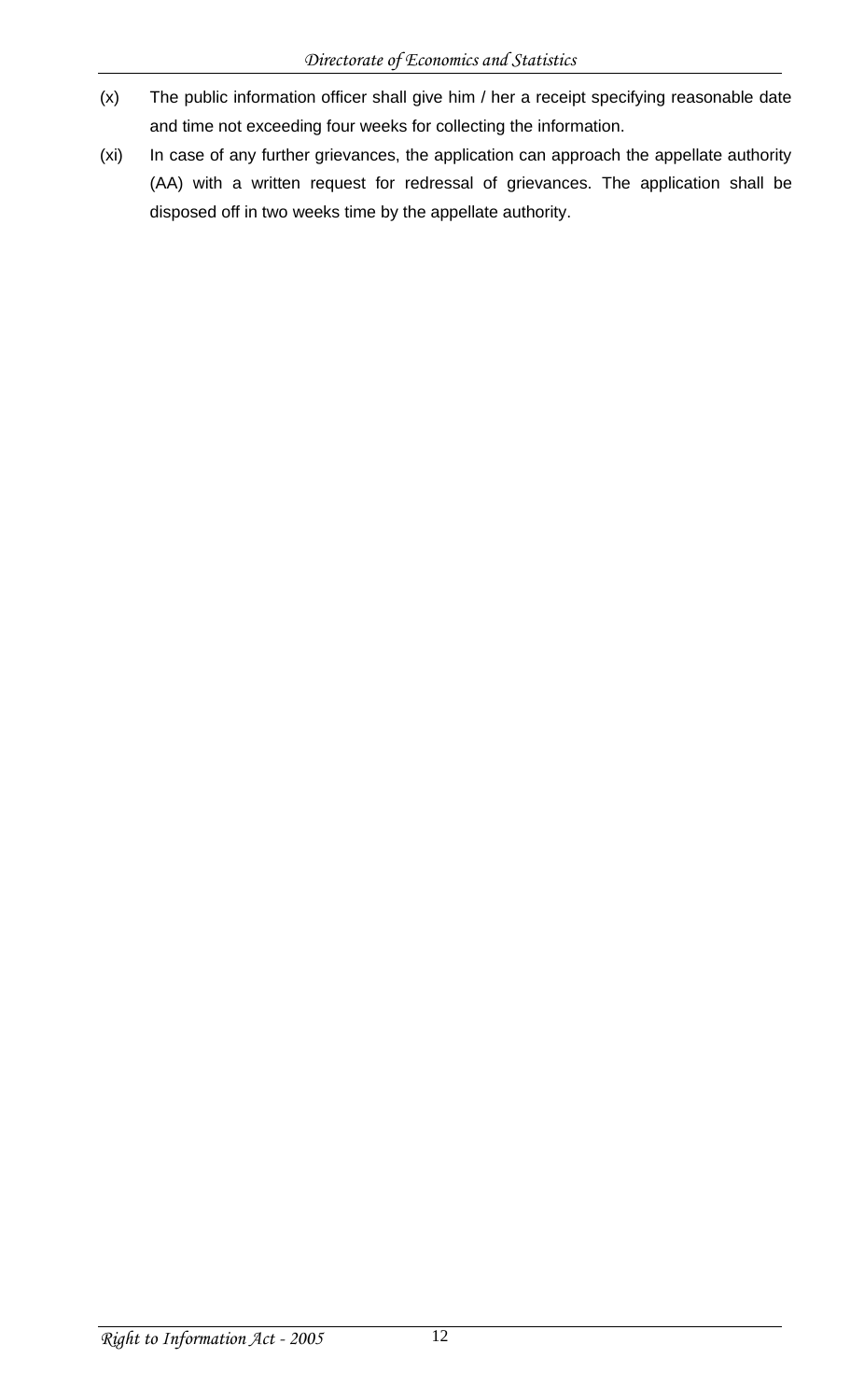# **Form 'A'**

### Form of Application for seeking information

I.D. No……………………. (For official use)

To,

The Statistical Officer (HQ), (Public Information Officer), Directorate of Economics and Statistics, Port Blair, Andaman

- 1. Name of the Applicant
- 2. Address
- 3. Particulars of information –

Concerned department

Particulars of information required:

- i. Details of information required :
- ii. Period for which information asked for
- iii. Other details:

4. I state that the information sought does not fall within the restrictions contained in section ………………………….. of the Act and to the best of my knowledge it pertains to your office.

5. A fee of Rs…………………… has been deposited in the office of the competent authority vide No………….. dated …………………

Place :

Date :

Signature of Applicant E-mail address: Tel No. :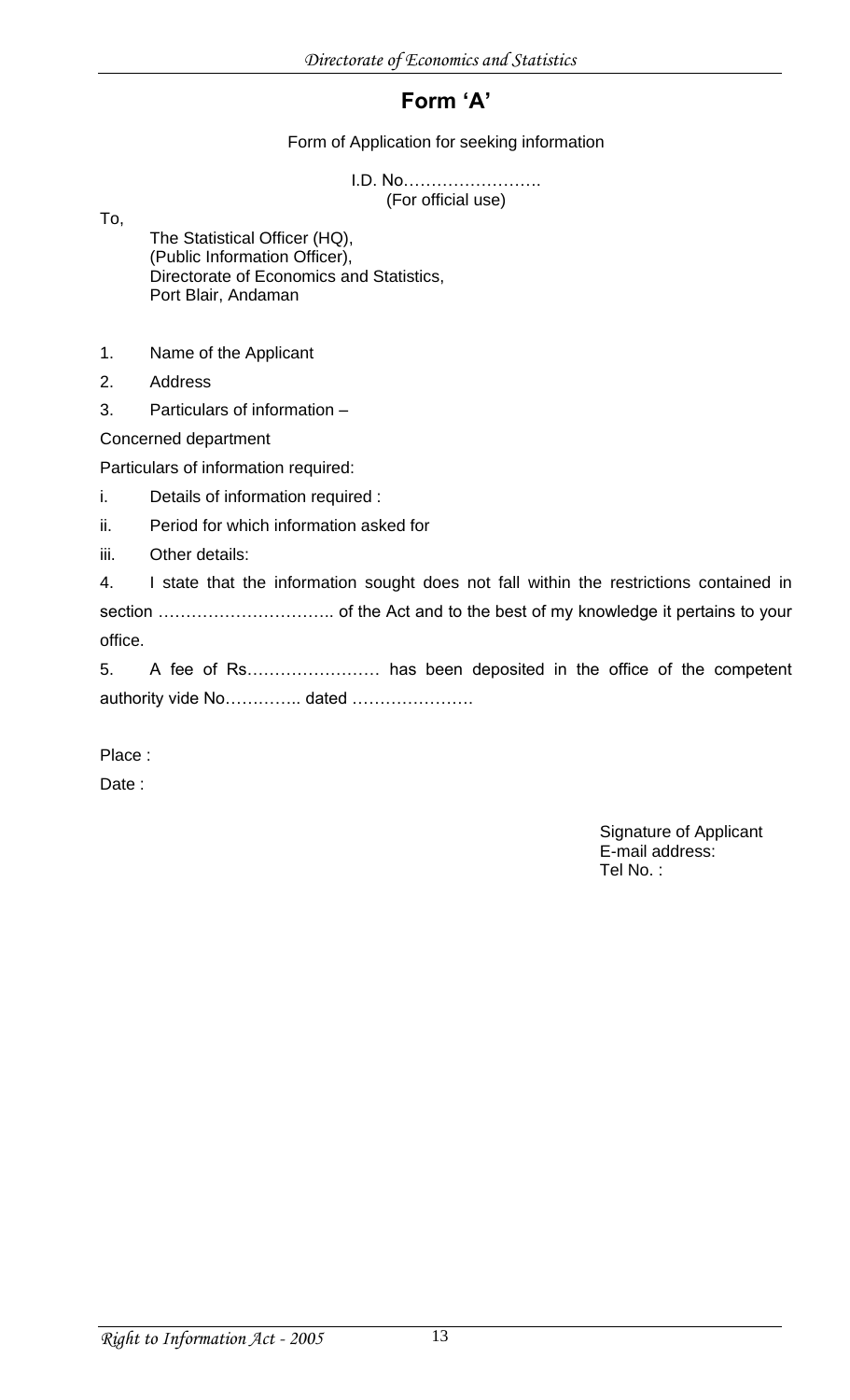## **Acknowledgement of Application in Form – A**

I.D.No……………………………… dated

1. Received an application in Form A from Shri / Ms…………………………………… resident of ………………………………….. under Section 28 of the A & N Islands Right to Information Rules, 2005.

2. The information is proposed to be given normally within 15 days and in any case within 30 days from the date of receipt of application in case it is found that the information asked for can not be supplied, the rejection letter shall be issued stating reason thereof.

3. The applicant is advised to contact the undersigned on ………………………….. between 11 AM and 1 PM.

4. In case the applicant fails to turn up on the scheduled date(s), the competent authority not be shall be responsible for delay, if any.

5. The applicant shall have to deposit the balance fee, if any, with the authorized person before collection of information.

6. The applicant may also consult Website of the department from time to time to ascertain the status of his application.

> Signature and Stamp of the Statistical Officer (HQ) (PIO) [dires@and.nic.in](mailto:dires@and.nic.in) 03192-232476

Dated …………….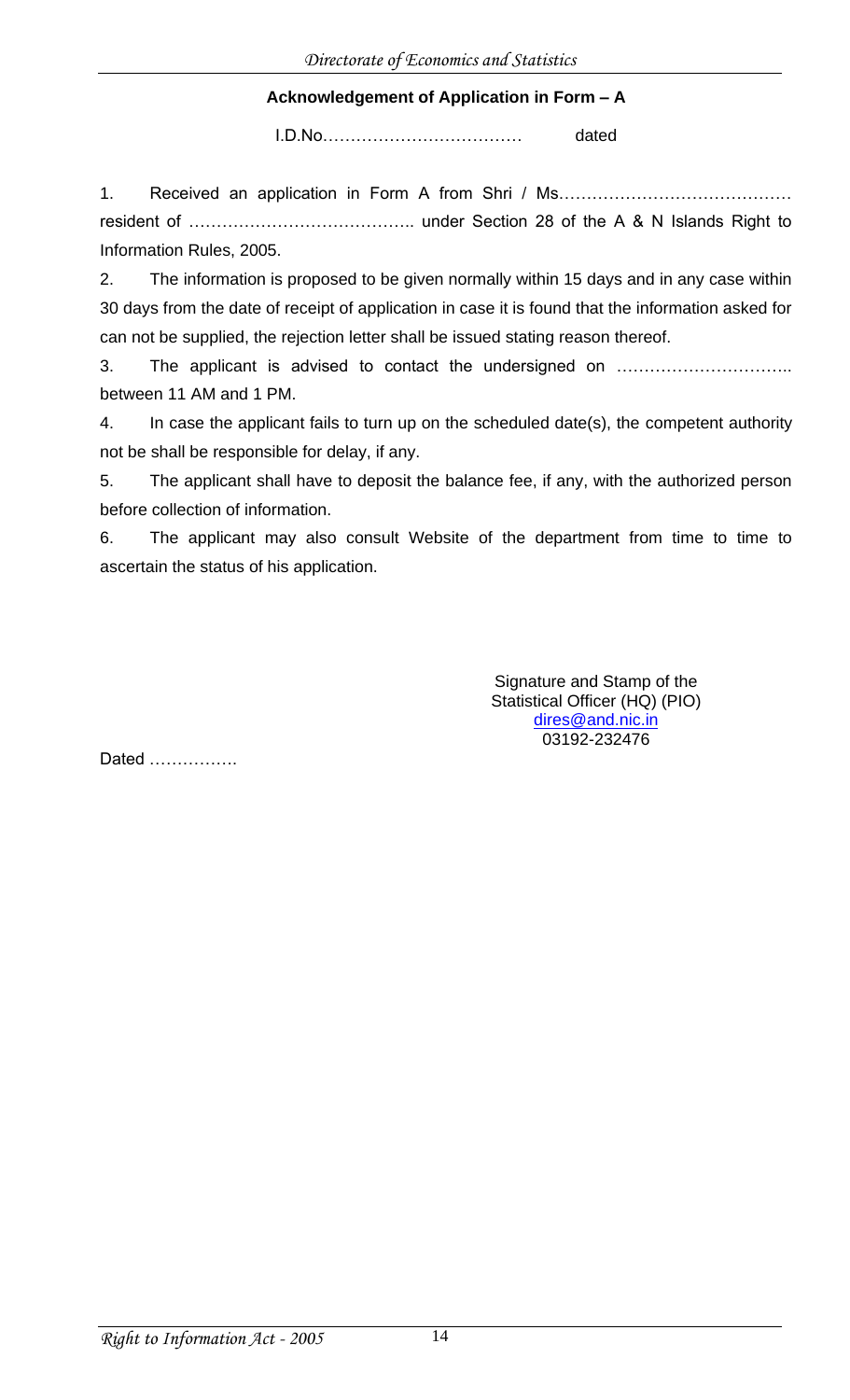# **Form 'B'**

Outside the jurisdiction of Competent Authority

From,

\_\_\_\_\_\_\_\_\_\_\_\_\_\_\_\_\_\_\_\_\_\_\_\_ \_\_\_\_\_\_\_\_\_\_\_\_\_\_\_\_\_\_\_\_\_\_\_\_

To,

\_\_\_\_\_\_\_\_\_\_\_\_\_\_\_\_\_\_\_\_\_\_\_\_ \_\_\_\_\_\_\_\_\_\_\_\_\_\_\_\_\_\_\_\_\_\_\_\_

\_\_\_\_\_\_\_\_\_\_\_\_\_\_\_\_\_\_\_\_\_\_\_\_

Sir / Madam,

Please refer to your application with I. D. No…………………… dated ………………… Addressed to the undersigned regarding supply of information on ……………………… …………………………

The requested information doest not fall within the jurisdiction of this Competent Authority, your application is being returned herewith.

This is in supersession of the acknowledgement given to you on ....................... You are requested to apply to the concerned Competent Authority.

Yours faithfully,

Statistical Officer (HQ) (PIO) [dires@and.nic.in](mailto:dires@and.nic.in) 03192-232476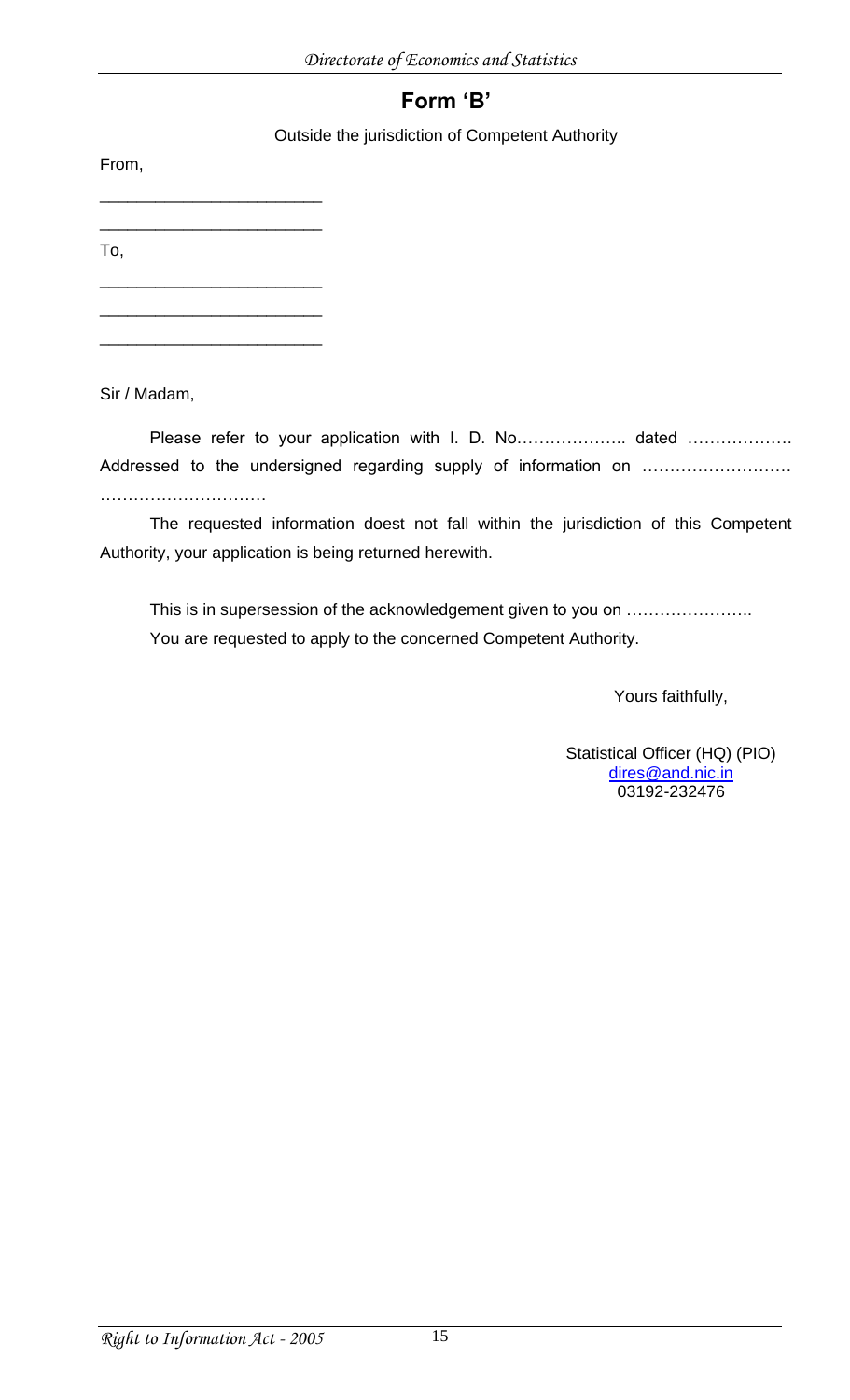# **Form 'C'**

Form of supply of information to the Applicant

From,

\_\_\_\_\_\_\_\_\_\_\_\_\_\_\_\_\_\_\_\_\_\_\_\_ \_\_\_\_\_\_\_\_\_\_\_\_\_\_\_\_\_\_\_\_\_\_\_\_

To,

\_\_\_\_\_\_\_\_\_\_\_\_\_\_\_\_\_\_\_\_\_\_\_\_ \_\_\_\_\_\_\_\_\_\_\_\_\_\_\_\_\_\_\_\_\_\_\_\_

Sir / Madam,

Please refer to your application with I.D.No………………… dated ………………… Addressed to the undersigned regarding supply of information on ……………………… …………………………

2. The information asked for is enclosed for reference

The following partly information is being enclosed

Or

i) ii)

and / or

The remaining information about the other aspects cannot be supplied due to following reasons –

i)

ii)

iii)

and / or

The following requested information does not fall within the jurisdiction of this Competent Authority

i)

ii)

3. As per Section 19 (1) specified in section (1) or clause (a) of sub section (3) of section 7 of the Right to Information Act 2005, you may file an appeal to the immediate superior to the Public Information Officer as first appeal and second appeal to Central Information Commissioner, Government of Andaman & Nicobar Administration, within 30 days of the issue of this order.

Yours faithfully,

Statistical Officer (HQ) (PIO) [dires@and.nic.in](mailto:dires@and.nic.in)